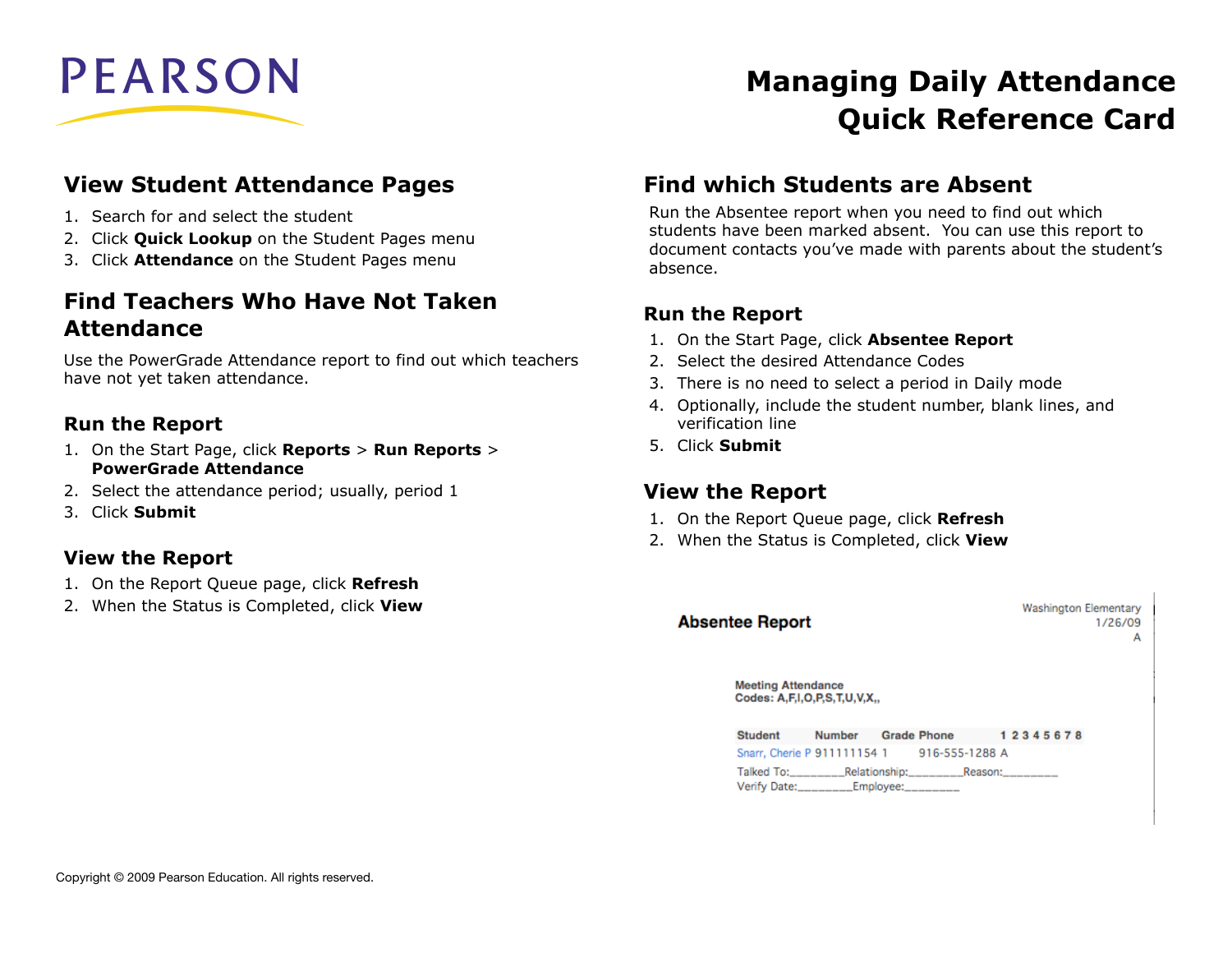### **Update Attendance**

When you need to change past or future attendance for an individual student, first search for and select the student.

- 1. On the Student Pages menu, click **Attendance**
- 2. Navigate to the appropriate week
- 3. Click on the day you want to change
- 4. On the New Daily Attendance page, choose the desired code from the Attendance code menu
- 5. Enter a comment stating the reason for the change
- 6. If the student is missing a part of the day, enter the Time In and Time Out, and click **Exclude from Total Time Calculation**
- 7. Add any additional comment regarding the time
- 8. Click **Submit**

## **Update Attendance for Multiple Days**

Use the Attendance page when you need to change attendance for a student's upcoming vacation or medical event. First, search for and select the student.

- 1. On the Student Pages menu, click **Attendance**
- 2. Click **Change Multiple Days**
- 3. Enter the first date of the absence in the "From this date" field
- 4. Enter the last date of the absence in the "To this date" field
- 5. Click **All** to scan for all attendance codes
- 6. Choose **Absent** or **Parent Excused** from the "Attendance Code to set" menu
- 7. Select **Overwrite** so that the code for the known event (vacation, medical leave, or in-school suspension) cancels a potential event like a field trip
- 8. Add a comment to document why the student will be out of school and click **Submit**

## **Change Attendance for a Group**

Use this function to update your records when a group of students, like one teacher's homeroom class, is going on a field trip.

- 1. On the Start Page, click **Teacher Schedules**
- 2. Select a teacher
- 3. Click the number in the Size column for the teacher's Homeroom section

Teacher Schedule - Deegan, Imelda | 6

**Washington Elementary** 

| New                                    |             |             |                                                      |           |           |    |  |  |  |
|----------------------------------------|-------------|-------------|------------------------------------------------------|-----------|-----------|----|--|--|--|
| <b>Expression Term Course # Course</b> |             |             |                                                      | Sec#      | Room Size |    |  |  |  |
| 1(A)                                   | 08-09 HR    |             | Homeroom                                             | Deegan 23 |           | 19 |  |  |  |
| 2(A)                                   | 08-09 EL301 |             | 3rd Grade English                                    | Deegan 23 |           | 20 |  |  |  |
| 3(A)                                   |             | 08-09 EL302 | 3rd Grade Math                                       | Deegan 23 |           | 20 |  |  |  |
| 4(A)                                   |             | 08-09 EL303 | 3rd Grade Social Studies Deegan 23                   |           |           | 21 |  |  |  |
| 5(A)                                   |             | 08-09 EL304 | 3rd Grade Science                                    | Deegan 23 |           | 20 |  |  |  |
|                                        |             |             | Make all students listed above the current selection |           |           |    |  |  |  |

- 4. On the Class Roster page, click **Make this the current selection of students**
- 5. On the Group Functions page, click **Attendance Change**
- 6. Enter the date range
- 7. Click **All** to scan for all attendance codes
- 8. Choose the code you want PowerSchool to record, such as **School Excused**
- 9. Select **Don't Overwrite** to preserve previously-entered future attendance codes for family vacations or medical leave
- 10. Enter a comment and click **Submit**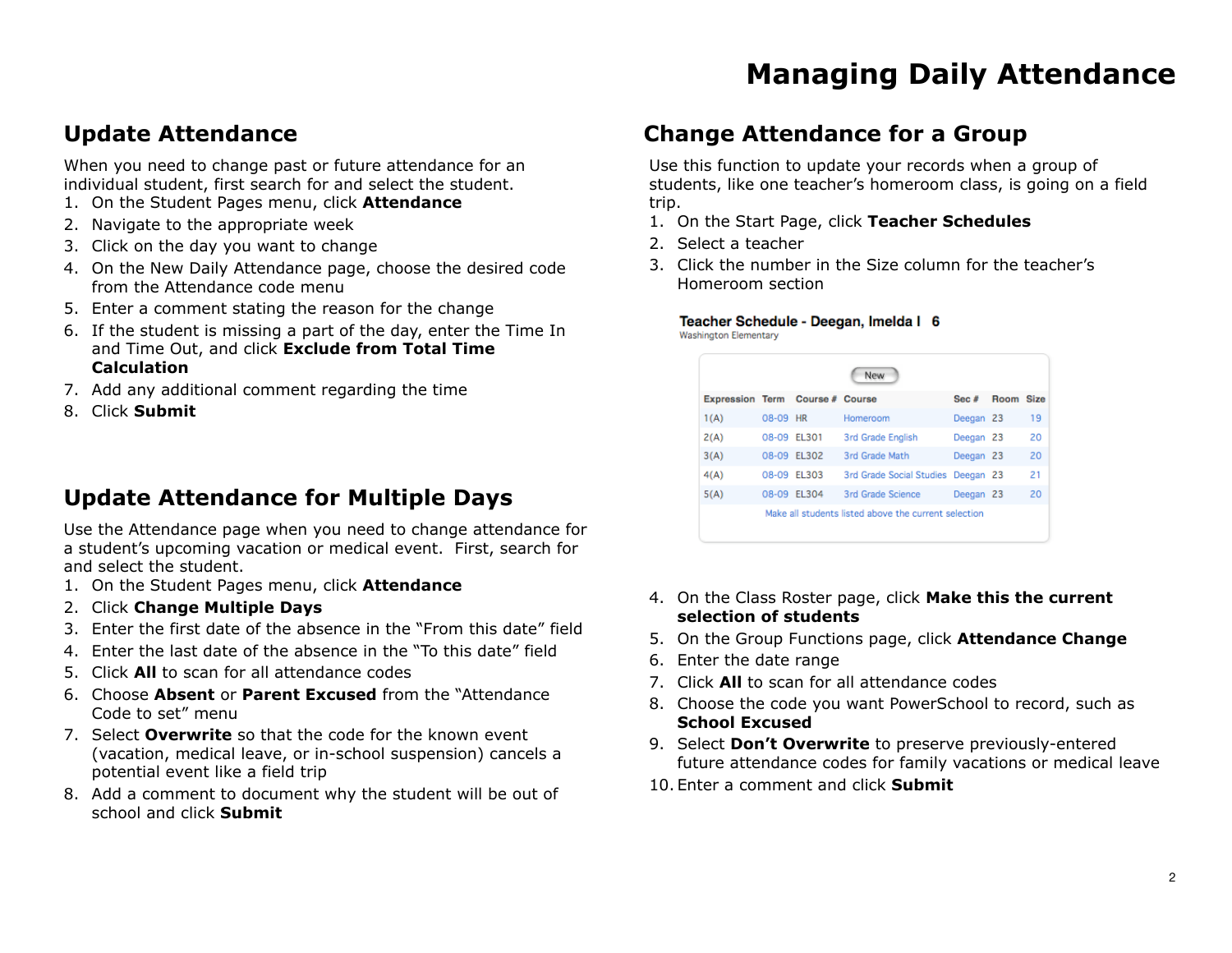## **Verify Daily Attendance Records**

Some schools like to have their staff sign off that attendance records are correct.

#### **Weekly Attendance Summary**

- 1. On the Start Page menu, click **Reports** > **Run Reports**
- 2. Click **Weekly Attendance Summary (Daily)** -- notice that instructions for how to run the report are on the page
- 3. Choose the week for which to run the report
- 4. Choose which teacher to run the report for, or select **ALL TEACHERS**
- 5. In the Attendance Codes section at the bottom of the report setup page, fill in all of the codes in the Absent field that the school uses to indicate a student has an excused absence
- 6. Fill in all the codes that count as unexcused absences and as tardies in their respective fields
- 7. Check **Include Verification Line**
- 8. If you plan to run this report routinely and want the values you set to be the default -- so you don't have to reset them every time -- click the boxes on the right side of the page for each value you want to save
- 9. Click **Submit**

## **Search for Students with Chronic Attendance Problems**

PowerSchool provides three ways to help you identify students with chronic attendance problems.

#### **Search by Grades/Attendance**

Use this report to identify students with a minimum number of an attendance code you specify within a time frame.

- 1. On the Start Page, click **Special Functions** > **Search By Grades/Attendance**
- 2. Select the students to include in the search
- 3. Clear all check boxes pertaining to searching by grades
- 4. Check **Scan for Attendance**
- 5. Choose the appropriate attendance code, such as **U (Unexcused)** or **All Absent Codes**
- 6. Choose a comparator
- 7. Enter the number of days
- 8. Either enter a date range or select **Scan all attendance records**
- 9. Select **Make this the current selection of students**
- 10.Click **Submit**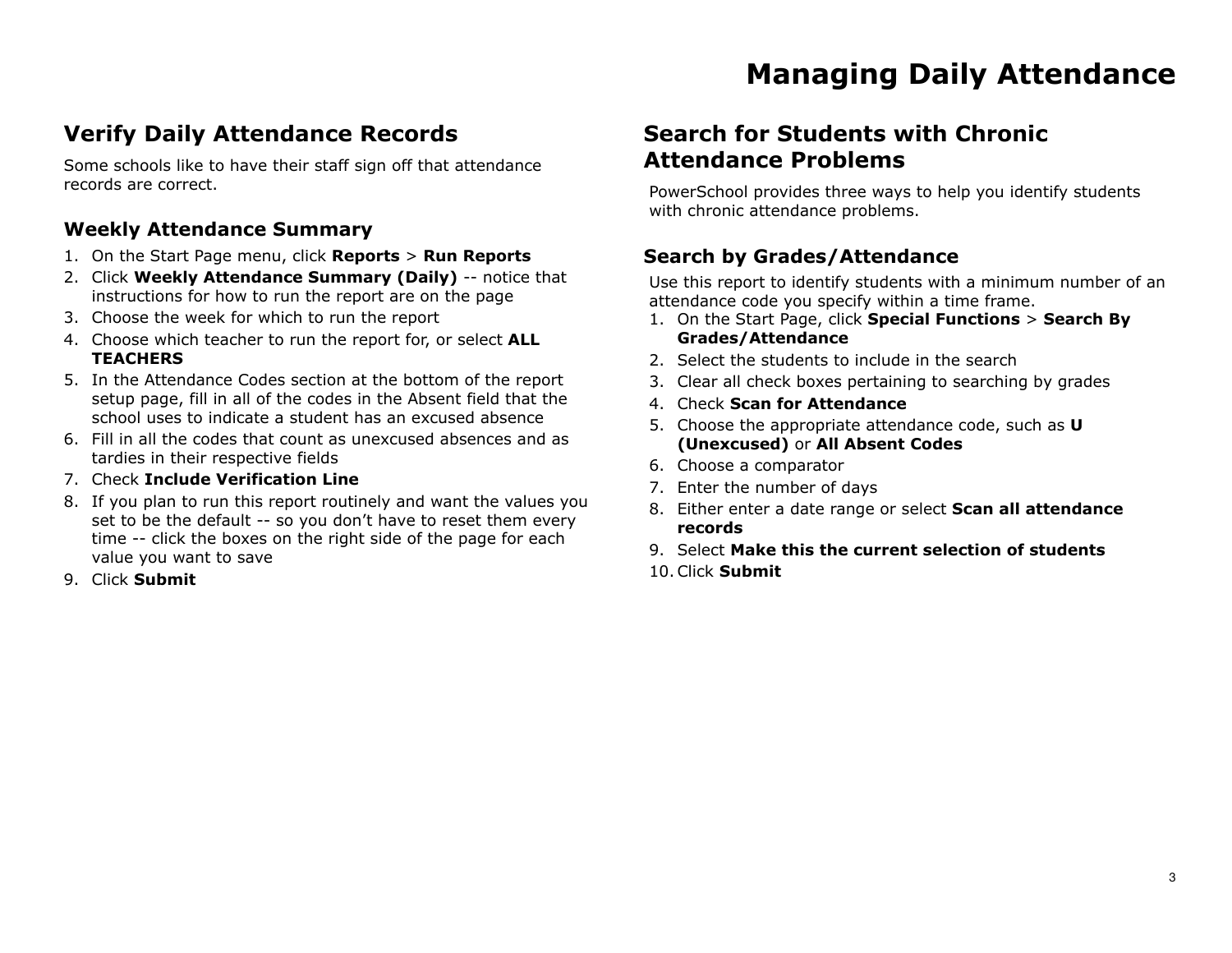#### **Attendance Count Report**

Use this report to identify students with a minimum number of total occurrences of an attendance code you specify within a specific time frame.

- 1. On the Start Page, click **Reports** > **Run Reports**
- 2. Click **Attendance Count**
- 3. Select the students and grade level(s) to include in the search
- 4. Select an attendance code to scan for, for example **U (Unexcused)** or **A (Absent)**
- 5. Enter beginning and ending dates
- 6. In "Minimum Number of Total Occurrences" enter a number representing the threshold value your school has identified as indicating a chronic attendance problem -- 5 or 10, for example
- 7. Click **Submit**
- 8. When the report has finished processing, click **View** on the Report Queue page
- 9. Click **Functions** on the Attendance Count Report to access the Print Reports menu so you can print a Report Card templatebased Attendance Letter

#### **Consecutive Absences Report**

Use this report at the beginning of the year to identify students who have not ever attended.

- 1. On the Start Page, click **Reports** > **Run Reports**
- 2. Click **Consecutive Absences**
- 3. Select an attendance code to scan for, for example **U (Unexcused)** for "No Show" students
- 4. Enter beginning and ending dates, such as the first day of school to the present
- 5. Enter a number (such as 3) in Number of Consecutive Days to Scan\*
- 6. Click **Submit**

## **Using the Attendance Audit Report**

Use the audit report to double-check attendance records.

#### **Student Attendance Audit**

Use this report to review data you will be sending to the state. This report displays converted attendance values.

- 1. On the Start Page, click **Reports** > **Run Reports**
- 2. Click **Student Attendance Audit Report**
- 3. Select the students and grade level(s) to run the report on
- 4. Enter beginning and ending dates for the current month, or select a reporting segment
- 5. Check "Include Student Number," if desired
- 6. Click **Submit**

#### **Student Attendance Audit**

|                      | <b>JANUARY</b> |         |         |         |         |         |         | Totals  |         |         |       |       |
|----------------------|----------------|---------|---------|---------|---------|---------|---------|---------|---------|---------|-------|-------|
|                      | в              |         | в       |         | в       |         | в       |         | в       | А       | Att   | Memb  |
|                      | м              |         | w       |         |         | м       |         | w       |         |         |       |       |
| <b>Student</b>       | 5              | 6       |         |         |         | 12      | 13      | 14      | 15      | 16      |       |       |
| 1.Babb, Judy H       | $-1.00$        | $-1.00$ | $-1.00$ | $-1.00$ | $-1.00$ | $-1.00$ | $-1.00$ | $-1.00$ | $-1.00$ | $-1.00$ | 0.00  | 10.00 |
| 2. Bailey, Jenilyn H | $-1.00$        | $-1.00$ | $-1.00$ | $-1.00$ | $-1.00$ | $-1.00$ | $-1.00$ | $-1.00$ | $-1.00$ | $-1.00$ | 0.00  | 10.00 |
| 3. Baker, Cole       | $-1.00$        | $-1.00$ | $-1.00$ | $-1.00$ | $-1.00$ | $-1.00$ | $-1.00$ | $-1.00$ | $-1.00$ | $-1.00$ | 0.00  | 10.00 |
| 4.Barlow, Elvsa F    | $-1.00$        | $-1.00$ | $-1.00$ | $-1.00$ | $-1.00$ | $-1.00$ | $-1.00$ | $-1.00$ | $-1.00$ | $-1.00$ | 0.00  | 10.00 |
| 5.Barlow, Gayle D    | $-1.00$        | $-1.00$ | $-1.00$ | $-1.00$ | $-1.00$ | $-1.00$ | $-1.00$ | $-1.00$ | $-1.00$ | $-1.00$ | 0.00  | 10.00 |
| 6.Bartlett, Jared    | $-1.00$        | $-1.00$ | $-1.00$ | $-1.00$ | $-1.00$ | $-1.00$ | $-1.00$ | $-1.00$ | $-1.00$ | $-1.00$ | 0.00  | 10.00 |
| 7.Baumann, Amber B   | $-1.00$        | $-1.00$ | $-1.00$ | $-1.00$ | $-1.00$ | $-1.00$ | $-1.00$ | $-1.00$ | $-1.00$ | $-1.00$ | 0.00  | 10.00 |
| 8.Bennett, Cody B    | $-1.00$        | $-1.00$ | $-1.00$ | $-1.00$ | $-1.00$ | $-1.00$ | $-1.00$ | $-1.00$ | $-1.00$ | $-1.00$ | 0.00  | 10.00 |
|                      | .              | .       | .       | .       | $ -$    | $-1$    | .       | .       | --      | .       | - - - | -- -- |